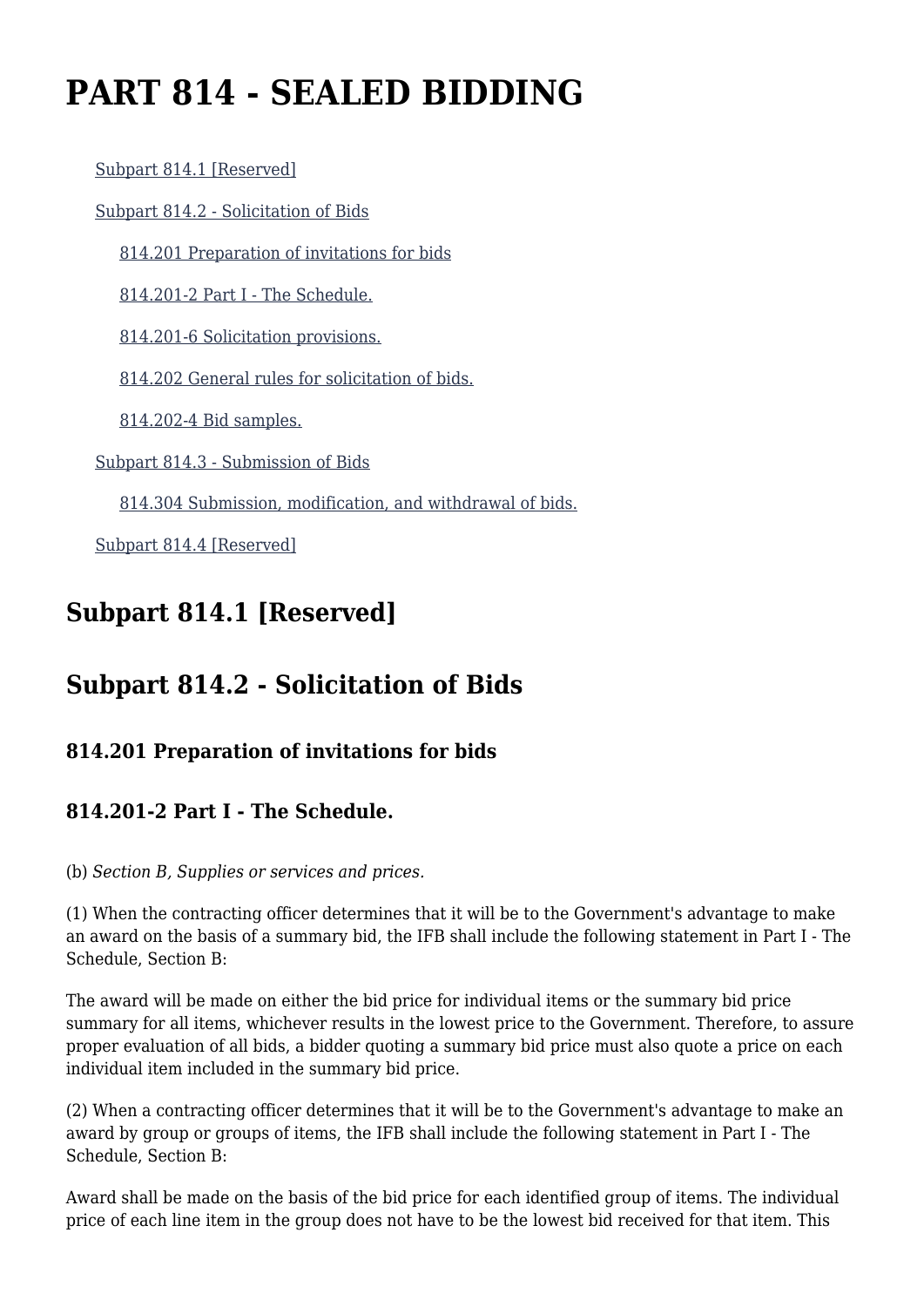may apply when the items in the group or groups are readily available from sources to be solicited; and one of the following applies:

(i) Furniture or fixtures are required for a single project and uniformity of design is desirable.

(ii) The articles required will be assembled and used as a unit.

#### **814.201-6 Solicitation provisions.**

(a) In an invitation for bid for supplies, equipment, or services (other than construction), the contracting officer shall define the extent to which VA will authorize and consider alternate bids.

(1) The contracting officer shall include the provision at [852.214-71,](https://origin-www.acquisition.gov/%5Brp:link:vaar-part-852%5D#Section_852_214_71_T48_50216422113) Restrictions on Alternate Item(s), in the invitation when VA will consider an alternate item only where acceptable bids on a desired item are not received or the bids do not satisfy the total requirement. (For construction projects, VA will consider for acceptance an alternate specified only as a part of the basic item.)

(2) The contracting officer shall include the provision at [852.214-72,](https://origin-www.acquisition.gov/%5Brp:link:vaar-part-852%5D#Section_852_214_72_T48_50216422114) Alternate Item(s), in the invitation, when VA will consider an alternate item on an equal basis with the item specified. (For construction projects, VA will consider for acceptance an alternate specified only as a part of the basic item.)

(3) In addition to either of the provisions referenced in paragraphs (a)(1) or (2) of this section, the contracting officer shall include the provision at [852.214-73,](https://origin-www.acquisition.gov/%5Brp:link:vaar-part-852%5D#Section_852_214_73_T48_50216422115) Alternate Packaging and Packing, in the invitation when bids will be allowed based on different packaging, unit designation, etc.

(b) The contracting officer shall include the provision at [852.214-74,](https://origin-www.acquisition.gov/%5Brp:link:vaar-part-852%5D#Section_852_214_74_T48_50216422116) Marking of Bid Samples, in the invitation, along with the provision at FAR 52.214-20, Bid Samples, when the contracting officer determines that samples are necessary to the proper awarding of a contract.

#### **814.202 General rules for solicitation of bids.**

#### **814.202-4 Bid samples.**

(a) *Policy.* When bid samples are required, the contracting officer shall include a notice in the contract Schedule that requires bidders to submit samples produced by the manufacturer whose products will be supplied under the contract.

(g) *Handling bid samples.*

(1) Samples from successful bids shall be retained for the period of contract performance.

(2) If the contracting officer anticipates a claim regarding the contract, the contracting officer shall require that the bid samples be retained until the claim is resolved. If there are no outstanding claims regarding the contract, the contracting officer may authorize disposal of the samples at the end of the contract term in accordance with the bidder's instructions.

(3) The contracting officer shall require that samples from unsuccessful bids be retained until award. After award, these samples may be disposed of in accordance with the bidder's instructions.